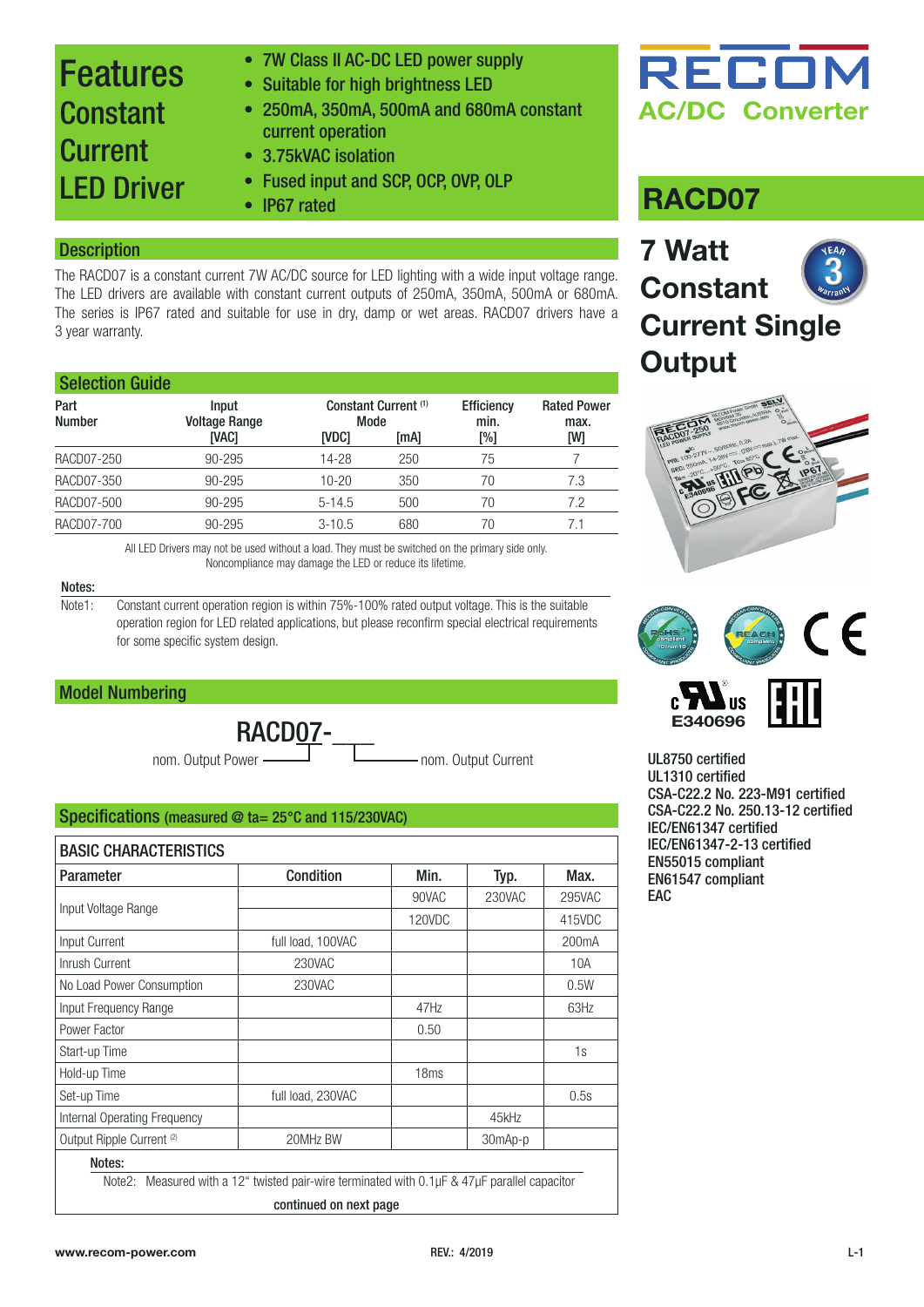## RECOM **AC/DC Converter**

#### Specifications (measured @ ta= 25°C and 115/230VAC)

# **RACD07 Series**

| Input Voltage vs. Load<br>Output Load [%]                                                                      | 100<br>90<br>80<br>70<br>60<br>50<br>40<br>30<br>20<br>10<br>$\Omega$<br>80 90 100 | 120                                                                                                                             | 160<br>140<br>Input Voltage [VAC] | 180 | 200                            | 220 | 240                                                  | 295                                                                            |               |                                |     |                 |
|----------------------------------------------------------------------------------------------------------------|------------------------------------------------------------------------------------|---------------------------------------------------------------------------------------------------------------------------------|-----------------------------------|-----|--------------------------------|-----|------------------------------------------------------|--------------------------------------------------------------------------------|---------------|--------------------------------|-----|-----------------|
| <b>REGULATIONS</b>                                                                                             |                                                                                    |                                                                                                                                 |                                   |     |                                |     |                                                      |                                                                                |               |                                |     |                 |
| Parameter                                                                                                      |                                                                                    |                                                                                                                                 | Condition                         |     |                                |     |                                                      |                                                                                |               |                                |     | Value           |
| Output Voltage Accuracy                                                                                        |                                                                                    | includes: line, load and tolerance                                                                                              |                                   |     |                                |     |                                                      |                                                                                |               |                                |     | $\pm 5\%$       |
| Output Current Accuracy                                                                                        |                                                                                    |                                                                                                                                 |                                   |     |                                |     |                                                      | $\pm 3\%$ typ. / $\pm 7\%$ max.                                                |               |                                |     |                 |
| <b>PROTECTION</b>                                                                                              |                                                                                    |                                                                                                                                 |                                   |     |                                |     |                                                      |                                                                                |               |                                |     |                 |
| Parameter                                                                                                      |                                                                                    |                                                                                                                                 | Condition                         |     |                                |     |                                                      | Value                                                                          |               |                                |     |                 |
| Internal Input Fuse                                                                                            |                                                                                    |                                                                                                                                 |                                   |     |                                |     |                                                      |                                                                                |               |                                |     | T1A, slow blow  |
| Short Circuit Protection (SCP)                                                                                 |                                                                                    |                                                                                                                                 |                                   |     |                                |     |                                                      | Hiccup Mode, auto recovery after fault condition is removed                    |               |                                |     |                 |
| Overload Protection (OLP)                                                                                      |                                                                                    |                                                                                                                                 |                                   |     |                                |     |                                                      | 105% - 120% typ.                                                               |               |                                |     |                 |
| Over Current Protection (OCP)                                                                                  |                                                                                    |                                                                                                                                 |                                   |     |                                |     |                                                      | Constant current mode protection                                               |               |                                |     |                 |
| <b>Isolation Voltage</b>                                                                                       |                                                                                    |                                                                                                                                 | I/P to O/P                        |     |                                |     |                                                      | 3.75kVAC / 1 minute                                                            |               |                                |     |                 |
| <b>Isolation Resistance</b>                                                                                    |                                                                                    |                                                                                                                                 | 500VDC                            |     |                                |     |                                                      | 100 $M\Omega$ min.                                                             |               |                                |     |                 |
| Notes:<br>Maximum loading of automatic circuit breakers*<br>* @ 115VAC, 10hm, 90° phase angle<br>and max. load |                                                                                    | Note3: Refer to local wiring regulations if input over-current protection is also required<br>* @ 230VAC, 10hm, 90° phase angle | and max. load                     |     |                                |     |                                                      | * @ 277VAC, 10hm, 90° phase angle                                              | and max. load |                                |     |                 |
| <b>Circuit Breaker Current</b><br><b>Circuit Breaker</b>                                                       |                                                                                    | <b>Circuit Breaker</b>                                                                                                          |                                   |     | <b>Circuit Breaker Current</b> |     |                                                      | <b>Circuit Breaker</b>                                                         |               | <b>Circuit Breaker Current</b> |     |                 |
| 20A<br>10A<br>16A<br>25A<br><b>Typ</b>                                                                         |                                                                                    | <b>Typ</b>                                                                                                                      | 10A                               | 16A | 20A                            | 25A |                                                      | Typ                                                                            | 10A           | <b>16A</b>                     | 20A | 25A             |
| $\mathbb C$<br>101<br>128<br>171<br>228                                                                        |                                                                                    | Β                                                                                                                               | 61                                | 100 | 121                            | 150 |                                                      | B                                                                              | 70            | 115                            | 139 | 172             |
|                                                                                                                |                                                                                    | C                                                                                                                               | 121                               | 164 | 221                            | 291 |                                                      | C                                                                              | 139           | 188                            | 254 | 334             |
| <b>ENVIRONMENTAL</b>                                                                                           |                                                                                    |                                                                                                                                 |                                   |     |                                |     |                                                      |                                                                                |               |                                |     |                 |
| Parameter                                                                                                      |                                                                                    |                                                                                                                                 | Condition                         |     |                                |     |                                                      |                                                                                |               |                                |     | Value           |
| <b>Operating Temperature Range</b>                                                                             |                                                                                    | @ natural convection 0.1m/s, full load                                                                                          |                                   |     |                                |     | -20 $\mathrm{^{\circ}C}$ to +50 $\mathrm{^{\circ}C}$ |                                                                                |               |                                |     |                 |
| Max. Case Temperature                                                                                          |                                                                                    |                                                                                                                                 |                                   |     |                                |     |                                                      |                                                                                |               |                                |     | $+85^{\circ}$ C |
| <b>Operating Humidity</b>                                                                                      |                                                                                    |                                                                                                                                 | non condensing                    |     |                                |     |                                                      |                                                                                |               |                                |     | 20% - 90% RH    |
| IP Rating                                                                                                      |                                                                                    |                                                                                                                                 |                                   |     |                                |     |                                                      |                                                                                |               |                                |     | <b>IP67</b>     |
| Vibration                                                                                                      |                                                                                    | 10-500Hz, 2G; 10 minute/cycle                                                                                                   |                                   |     |                                |     |                                                      |                                                                                |               |                                |     |                 |
| Design Lifetime                                                                                                |                                                                                    |                                                                                                                                 | +25°C ambient                     |     |                                |     |                                                      | 1 cycle period for 60 min each along X, Y and Z axes<br>$70 \times 10^3$ hours |               |                                |     |                 |
| <b>MTBF</b>                                                                                                    |                                                                                    | according to MIL-HDBK-217F, G.B.                                                                                                |                                   |     | $+25^{\circ}$ C                |     |                                                      | 200 x 10 <sup>3</sup> hours                                                    |               |                                |     |                 |
|                                                                                                                |                                                                                    |                                                                                                                                 |                                   |     |                                |     |                                                      |                                                                                |               |                                |     |                 |

continued on next page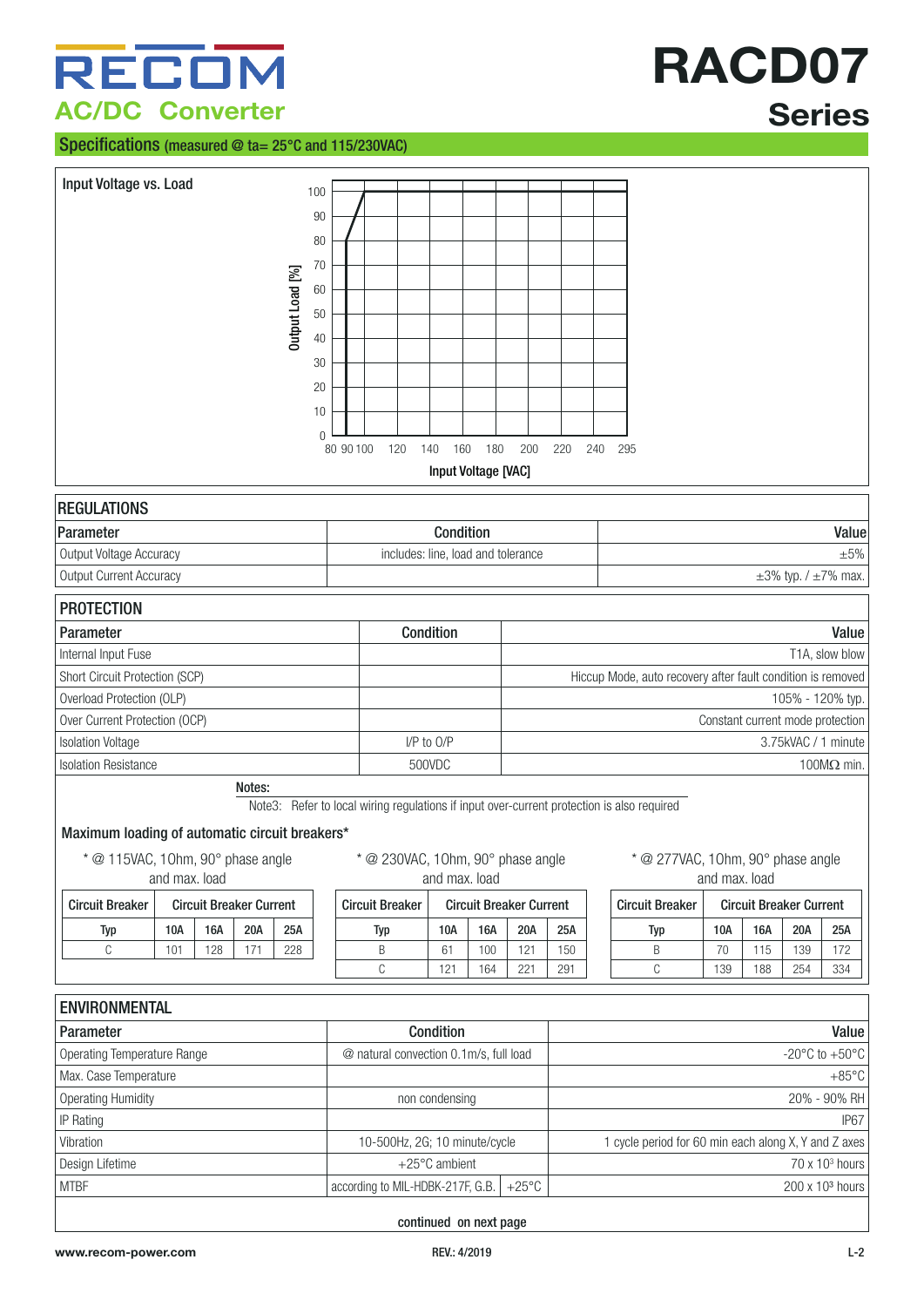## RECOM **AC/DC Converter**

#### Specifications (measured @ ta= 25°C and 115/230VAC)

# **RACD07 Series**





| <b>SAFETY AND CERTIFICATIONS</b>                                                                                       |                                                              |                                                 |  |  |  |  |  |
|------------------------------------------------------------------------------------------------------------------------|--------------------------------------------------------------|-------------------------------------------------|--|--|--|--|--|
| Certificate Type (Safety)                                                                                              | <b>Report Number</b>                                         |                                                 |  |  |  |  |  |
| Standard for LED Equipment for use in Lighting Products                                                                |                                                              | UL8750, 1st Edition, 2009                       |  |  |  |  |  |
| Standard for Class 2 Power Units                                                                                       | E340696-1-7                                                  | UL1310, 6th Edition, 2011                       |  |  |  |  |  |
| LED Equipment for Lighting Applications                                                                                |                                                              | CSA-C22.2 No. 250.13-12                         |  |  |  |  |  |
| Canadian Standard for Powr Supplies with Extra-Low-Voltage Class 2 Outputs                                             |                                                              | CSA C22.2 No. 223-M91                           |  |  |  |  |  |
| Safety of control gear for LED modules                                                                                 |                                                              | IEC/EN61347-2-13, 2nd Edition 2014              |  |  |  |  |  |
| Safety requirements for lamp controlgear                                                                               | PSE102-0283                                                  | IEC61347-1, 3rd Edition, 2015<br>EN61347-1:2015 |  |  |  |  |  |
| RoHS2                                                                                                                  |                                                              | RoHS-2011/65/EU + AM-2015/863                   |  |  |  |  |  |
| EAC                                                                                                                    | RU Д- AT.AB49.B.09571                                        | TP TC 004/2011                                  |  |  |  |  |  |
| <b>EMC Compliance</b>                                                                                                  | Condition                                                    | <b>Standard / Criterion</b>                     |  |  |  |  |  |
| Limits and methods of measurement of radio disturbance characteristics of<br>electrical lighting and similar equipment |                                                              | EN55015:2013 + A1:2015, Class B                 |  |  |  |  |  |
| Equipment for general lighting purposes - EMC immunity requirements                                                    |                                                              | EN61547:2009                                    |  |  |  |  |  |
| Information technology equipment - Radio disturbance characteristics - Limits<br>and methods of measurement            |                                                              | CISPR22, 3rd Edition, 1997, Class B             |  |  |  |  |  |
| Radio Frequency Devices, Subpart B - Unintentional Radiators                                                           |                                                              | 47 CFR, FCC Part 15 Subpart B, Class B          |  |  |  |  |  |
| Methods of Measurement of Radio-Noise Emissions from Low-Voltage                                                       |                                                              | ANSI C63.4:2009                                 |  |  |  |  |  |
| Electrical and Electronic Equipment in the Range of 9 kHz to 40 GHz                                                    |                                                              |                                                 |  |  |  |  |  |
| Alternating Current High Voltage Power Systems                                                                         |                                                              | Canadian ICES-003 issue 4, 2004                 |  |  |  |  |  |
| ESD Electrostatic discharge immunity test                                                                              | ±8, 4, 2kV Air Discharge,<br>$\pm$ 4, 2 kV Contact Discharge | IEC61000-4-2:2008 Criteria A                    |  |  |  |  |  |
| Radiated, radio-frequency, electromagnetic field immunity test                                                         | 3V/m                                                         | IEC61000-4-3:2006 + A2:2010 Criteria A          |  |  |  |  |  |
| Fast Transient and Burst Immunity                                                                                      | $\pm 0.5$ , $\pm 1$ kV AC Input<br>±0.5kV DC Output          | IEC61000-4-4:2012, Criteria A                   |  |  |  |  |  |
| Surge Immunity                                                                                                         | $\pm 0.5$ , $\pm 1$ kV AC Input                              | IEC61000-4-5:2014, Criteria A                   |  |  |  |  |  |
| Immunity to conducted disturbances, induced by radio-frequency fields                                                  | AC and DC Port: 3V                                           | IEC61000-4-6:2013, Criteria A                   |  |  |  |  |  |
| Power Frequency Magnetic Field Immunity                                                                                | 3A/m at 50/60Hz                                              | IEC61000-4-8:2009, Criteria A                   |  |  |  |  |  |
|                                                                                                                        | Dips: $>95%$                                                 | IEC61000-4-11:2004 Criteria B                   |  |  |  |  |  |
| Voltage Dips and Interruptions                                                                                         | Dips: 30%                                                    | IEC61000-4-11:2004 Criteria B                   |  |  |  |  |  |
| Limits for harmonic current emissions                                                                                  |                                                              | IEC61000-3-2, 2014                              |  |  |  |  |  |
| Limitation of voltage fluctuations/flicker in low-voltage systems                                                      |                                                              | IEC61000-3-3, 2013                              |  |  |  |  |  |